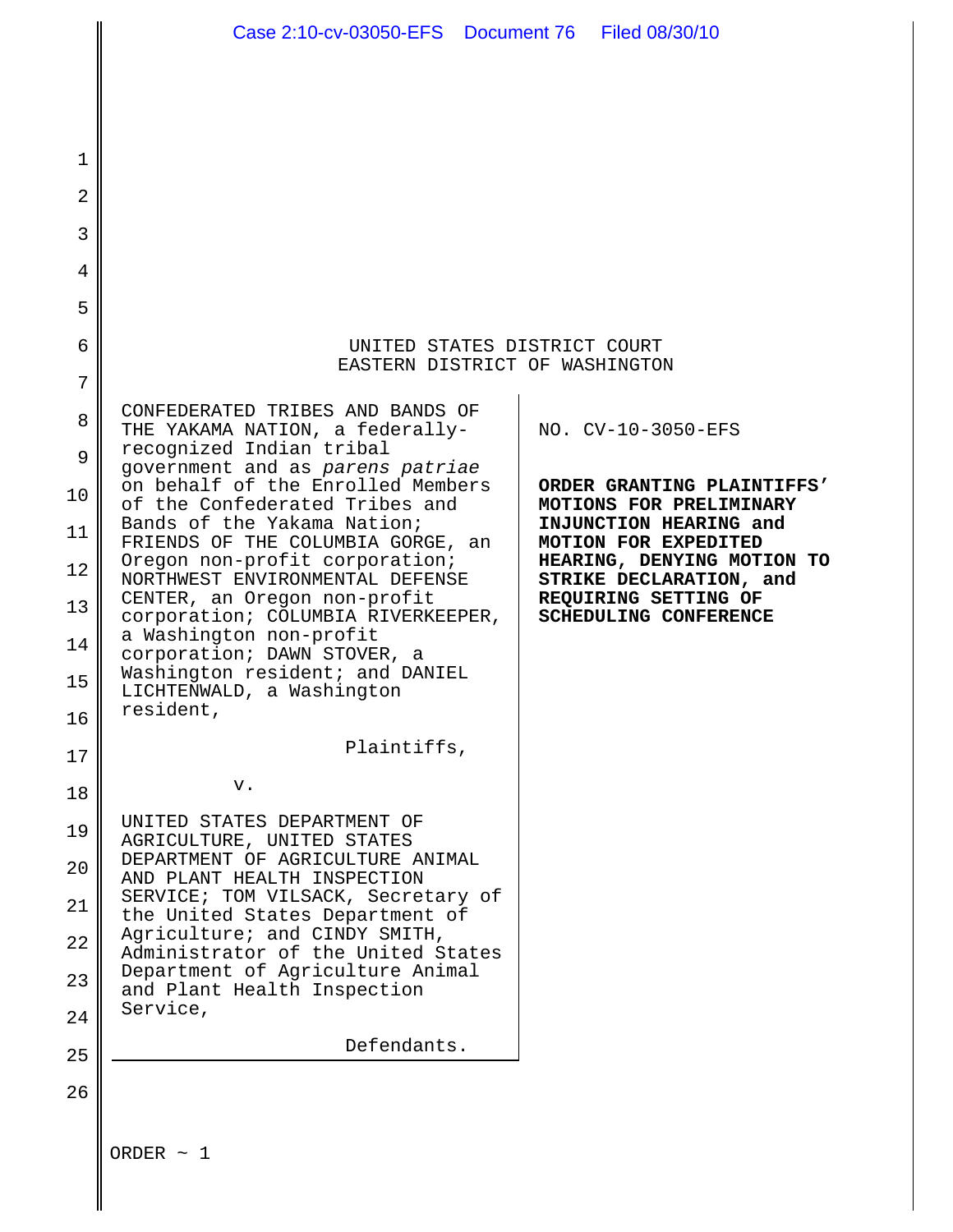1 2 3 4 5 6 7 8 9 10 11 12 A telephonic hearing occurred in the above-captioned matter on August 30, 2010, on Plaintiffs Confederated Tribes and Bands of the Yakama Nation's ("Yakama Nation") Motion for Preliminary Injunction (Ct. Rec. 66) and Friends of Columbia Gorge, Northwest Environmental Defense Center, Columbia Riverkeeper, Dawn Stover, and Daniel Lichtenwald's Motion for Preliminary Injunction (Ct. Rec.  $24$ ). After obtaining a temporary restraining order (Ct. Rec. 37), Plaintiffs seek a preliminary injunction barring the United States Department of Agriculture ("USDA") from authorizing shipments of Hawaiian municipal waste (hereinafter "garbage") into the mainland. Plaintiffs were represented by Michael Chappell, Tom Buchele, Anthony Broadman, Gabriel Galanda, and Julio Carranza.

13 14 15 Defendants USDA, USDA Animal and Plant Health Inspection Service (APHIS), USDA Secretary Tom Vilsack, and APHIS Administrator Cindy Smith oppose the motions. They were represented by Ty Bair and Pam DeRusha.

16 17 18 After reviewing the submitted material and relevant authority and hearing from counsel, $1$  the Court is informed. As explained below, the motions are granted and a preliminary injunction is entered.

20 21 22 23 24 25 26  $1$  Also before the Court were the Motion to Strike Supplemental Declaration of Rebecca Bech (Ct. Rec. 69) and Motion to Expedite Hearing thereon (Ct. Rec.  $72$ ) filed by the environmental organization and individual Plaintiffs. The Court found good cause to grant an expedited hearing. After hearing from counsel, the Court denied the motion to strike APHIS Deputy Administrator for Plant Protection and Quarantine (PPQ) Bech's untimely declaration.

ORDER  $\sim$  2

19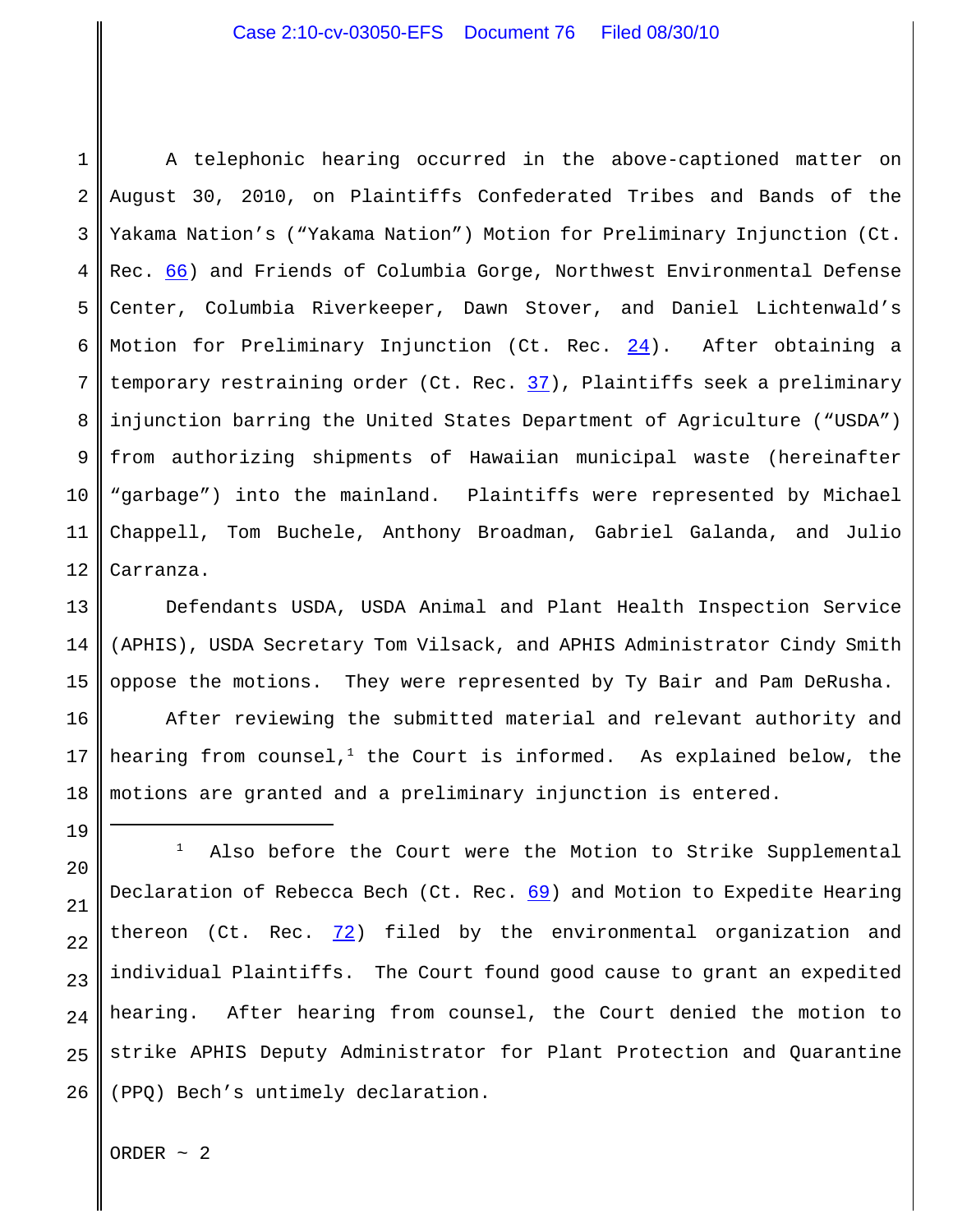#### 1 **A. Background**

2 3 4 5 6 7 8 9 10 11 12 13 14 15 16 17 18 Prior to 2006, federal regulations barred the shipment of Hawaiian garbage for dumping in the continental United States (hereinafter "the mainland"). Then, in 2006, APHIS proposed amending the regulations to allow for shipment of certain garbage to the mainland, 71 Fed. Reg. 20,030 (April 19, 2006), and ultimately determined such was appropriate in accordance with 7 C.F.R. §§ 330.402-403. APHIS began assessing the environmental and pest risks associated with hauling garbage, which would be baled and then wrapped in plastic, from Hawaii to the Roosevelt Regional Landfill (hereinafter "Roosevelt Landfill") located near the Columbia River $^2$  and the Yakama Nation $^3$  reservation in Washington. In pertinent part, APHIS prepared an environmental assessment (EA), which concluded that Hawaiian Waste Systems' (HWS) proposed shipment of Hawaiian garbage to the Roosevelt Landfill would have no significant environment impacts. Thereafter, APHIS issued a Finding of No Significant Impact (FONSI). Each of the Plaintiffs submitted comments in response to the FONSI; however, it is unclear whether APHIS considered the Yakama Nation's comments.

 2 The environmental organizations' members and individual Plaintiffs enjoy hiking and observing the wildlife on the land near the Roosevelt Landfill and fishing and swimming in the Columbia River.

25 26 3 The Yakama Nation is a federally-recognized Indian tribe. 1855 Treaty with the Yakama, 12 Stat. 951. The Yakama Nation enjoys reserved "in common" usufructuary rights on the land in and immediately surrounding the Roosevelt Landfill.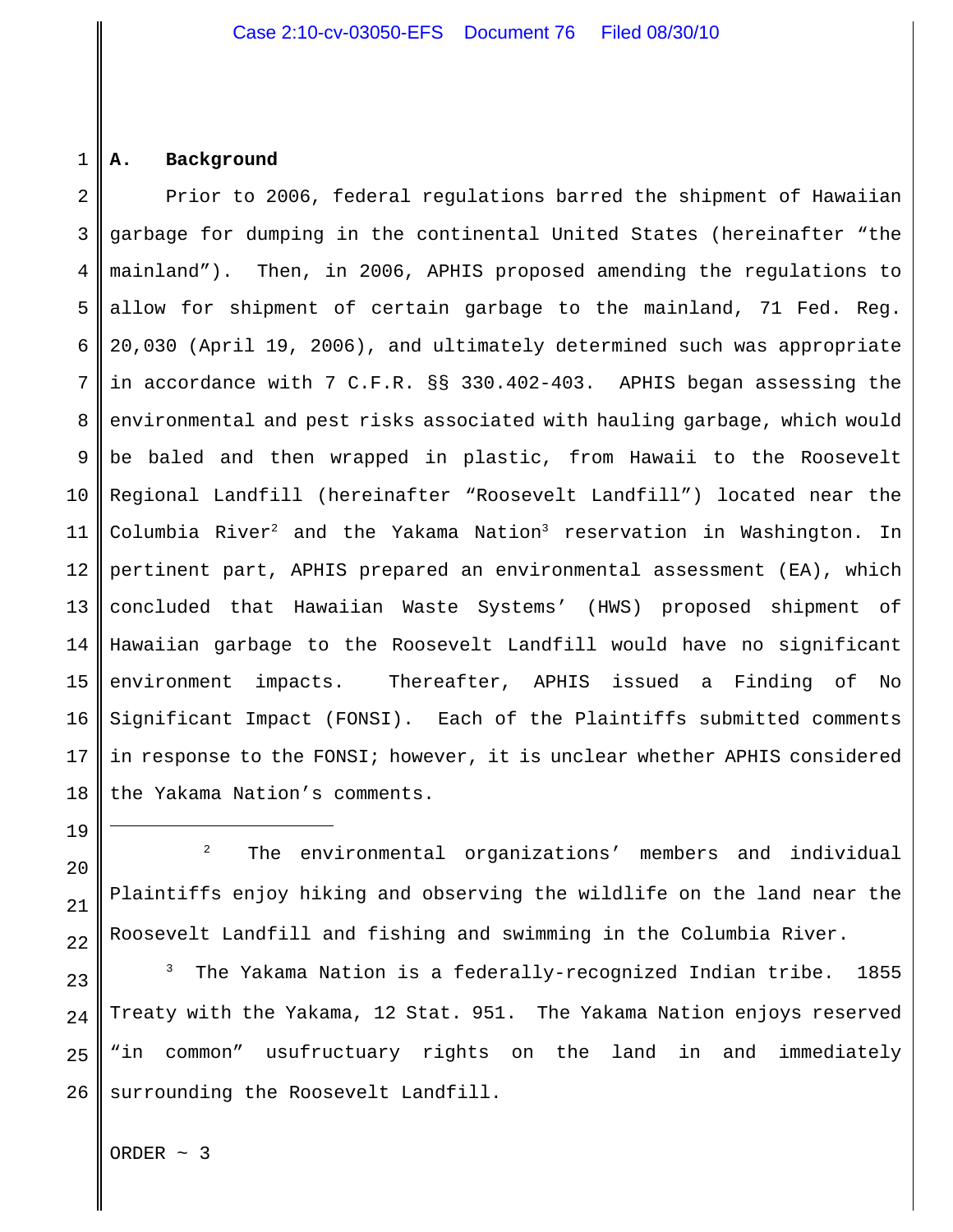1 2 3 4 5 Thereafter, APHIS and HWS entered into Compliance Agreements, allowing HWS to handle and transport up to 150,000 tons of garbage from Hawaii to the Roosevelt Landfill annually. After the garbage is unloaded at a Washington or Oregon port, it will be shipped by rail and truck along the Columbia River Gorge for burial at the Roosevelt Landfill.

6 7 8 9 10 11 12 13 14 15 16 17 18 On July 28, 2010, Plaintiffs filed this lawsuit, seeking a temporary restraining order and preliminary injunction preventing the shipment of Hawaiian garbage to the mainland until the Court has resolved Plaintiffs' claims that Defendants violated the National Environmental Protection Act (NEPA), 42 U.S.C. §§ 4321-4370e; Section 106 of the National Historic Preservation Act (NHPA), 16 U.S.C. §§ 470 *et seq.*; the Yakama Treaty of 1855; federal Indian trust common law; the American Indian Religious Freedom Act, 42 U.S.C. §§ 1996 *et seq.*; Presidential Executive Orders 13,175, 13,007, and 12,898; and the Administrative Procedures Act, 5 U.S.C. §§ 500 *et seq*. (Ct. Recs. 1 & 56.) On July 29, 2010, after hearing from counsel, the Court entered a temporary restraining order enjoining Defendants from authorizing shipments of Hawaiian garbage into the mainland and set this preliminary injunction hearing. (Ct. Rec. 37.)

19 20 21 22 23 24 On August 11, 2010, APHIS cancelled the Compliance Agreements with HWS in order to conduct additional analysis pursuant to the NHPA. (Ct. Rec.  $58:$  Decl. Bech  $\P 5.$ ) HWS appealed this cancellation; on August 27, 2010, APHIS Administrator Smith denied the appeal. (Ct. Rec. 67: Decl. Bech ¶ 8.) On August 27, 2010, APHIS-PPQ Deputy Administrator Bech filed a declaration stating:

9. APHIS had determined that it would be appropriate to conduct additional . . . NEPA . . . analysis regarding HWS' petition to move MSW from Hawaii to the mainland,

ORDER  $\sim$  4

25

26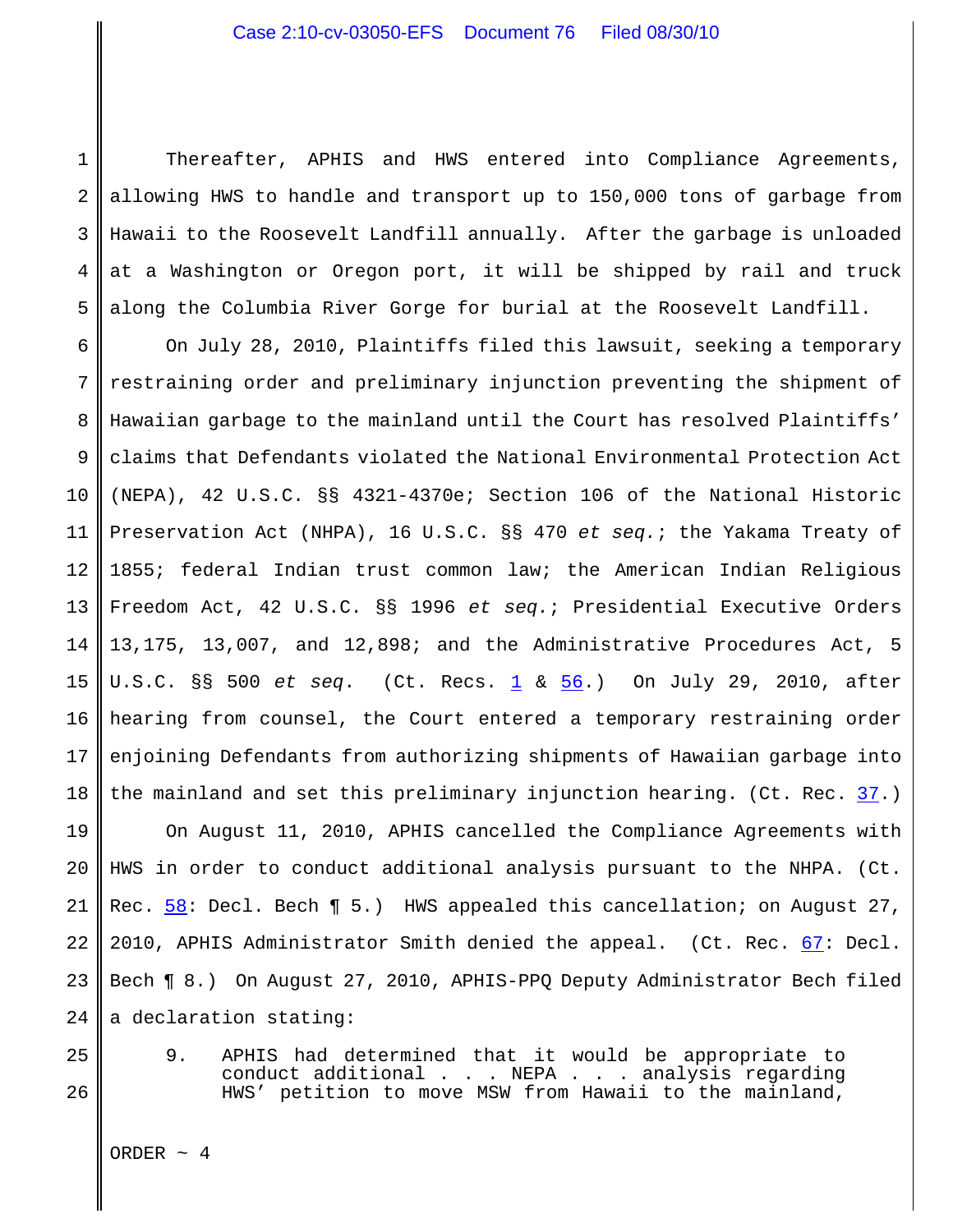U.S. to further assess the impacts associated with the movement under a compliance agreement. Such analysis will be made available for public review and comment prior to issuing any NEPA final decision document.

10. Unless and until APHIS is satisfied that it has completed all of its obligations under the NHPA and under NEPA as per 7 C.F.R. § 330.402(b)(2), regarding HWS' petition to move MSW from Hawaii to the mainland, U.S., no new compliance agreement will be issued by APHIS.

*Id.* At the hearing, defense counsel Mr. Bair clarified that the EA and FONSI will remain in effect while APHIS conducts supplemental environmental review.

# **B. Authority and Analysis**

Defendants have not challenged the evidence submitted by Plaintiffs in support of their preliminary injunction requests; rather, Defendants contend that a preliminary injunction is inappropriate because this lawsuit is moot and no injury will be suffered given that APHIS has cancelled the Compliance Agreements, will supplement its environmental analysis, and will engage in consultation as required by the NHPA.

1

2

3

4

5

6

7

8

9

10

11

12

13

14

15

16

17

18

19

20

## 1. Mootness Doctrine

Defendants are correct that this Court's jurisdiction is limited to cases or controversies.<sup>4</sup> U.S. Const. art. III § 2. A case is moot if

21 22 23 24 25 26 <sup>4</sup> The standing and mootness doctrines are both based on the Constitution's case-or-controversy requirement. *Friends of the Earth, Inc. v. Laidlaw Envtl. Servs. (TOC), Inc.*, 528 U.S. 167, 180 (2000) (citing U.S. Const. art III § 2). Standing is determined at the time the lawsuit is filed; whereas, the question of mootness arises during the pendency of the lawsuit: "'[t]he requisite personal interest that must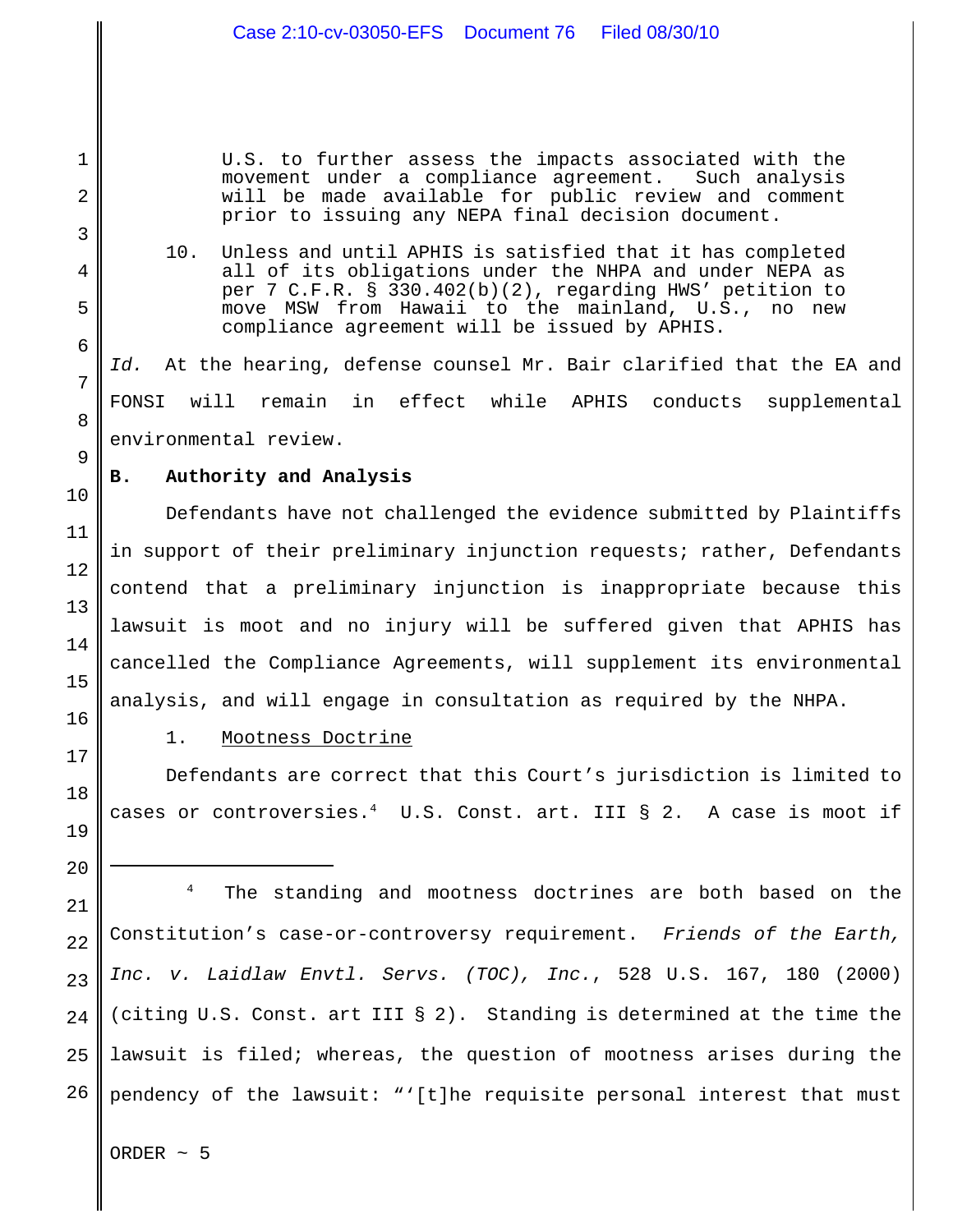1 2 3 4 5 the issues are no longer live and the court is unable to grant effective relief. *EEOC v. Fed. Express Corp.*, 558 F.3d 842, 846 (9th Cir. 2009); *GTE Cal., Inc. v. FCC*, 39 F.3d 940, 945 (9th Cir. 1994). Nonetheless, "completion of activity is not the hallmark of mootness." *Neighbors of Cuddy Mountain v. Alexander*, 303 F.3d 1059, 1065 (9th Cir. 2002).

6 7 8 9 10 11 12 13 14 15 16 17 18 19 20 There are exceptions to the mootness doctrine. *EEOC*, 558 F.3d at 847. The relevant exception is voluntary cessation, which applies "if the defendant voluntarily stops the allegedly illegal conduct to avoid a judgment against him, unless it is 'absolutely clear that the allegedly wrongful behavior could not reasonably be expected to recur.'" *Forest Guardians v. U.S. Forest Serv*., 329 F.3d 1089, 1095 (9th Cir. 2003) (quoting *Laidlaw Envtl. Servs.*, 528 U.S. at 189). This is a "stringent" standard, and the party claiming mootness has the "'heavy burden of persuad[ing]' the court that the challenged conduct cannot reasonably be expected to start up again." *Laidlaw Envtl. Servs.*, 528 U.S. at 189 (quoting *United States v. Concentrated Phosphate Export Ass'n*, 393 U.S. 199, 203 (1968)). The timing of the voluntary cessation is a factor in considering the defendant's motivation for voluntarily ceasing the challenged action. *Native Vill. of Noatak v. Blatchford*, 38 F.3d 1505, 1511 (9th Cir. 1994).

23 24 25 26 exist at the commencement of the litigation (standing) must continue throughout its existence (mootness).'" *Id.* at 189 (citing quotations omitted)*; see also Sierra Club v. U.S. Army Corps of Eng'rs*, 446 F.3d 808, 814 (8th Cir. 2006).

ORDER  $\sim$  6

21

22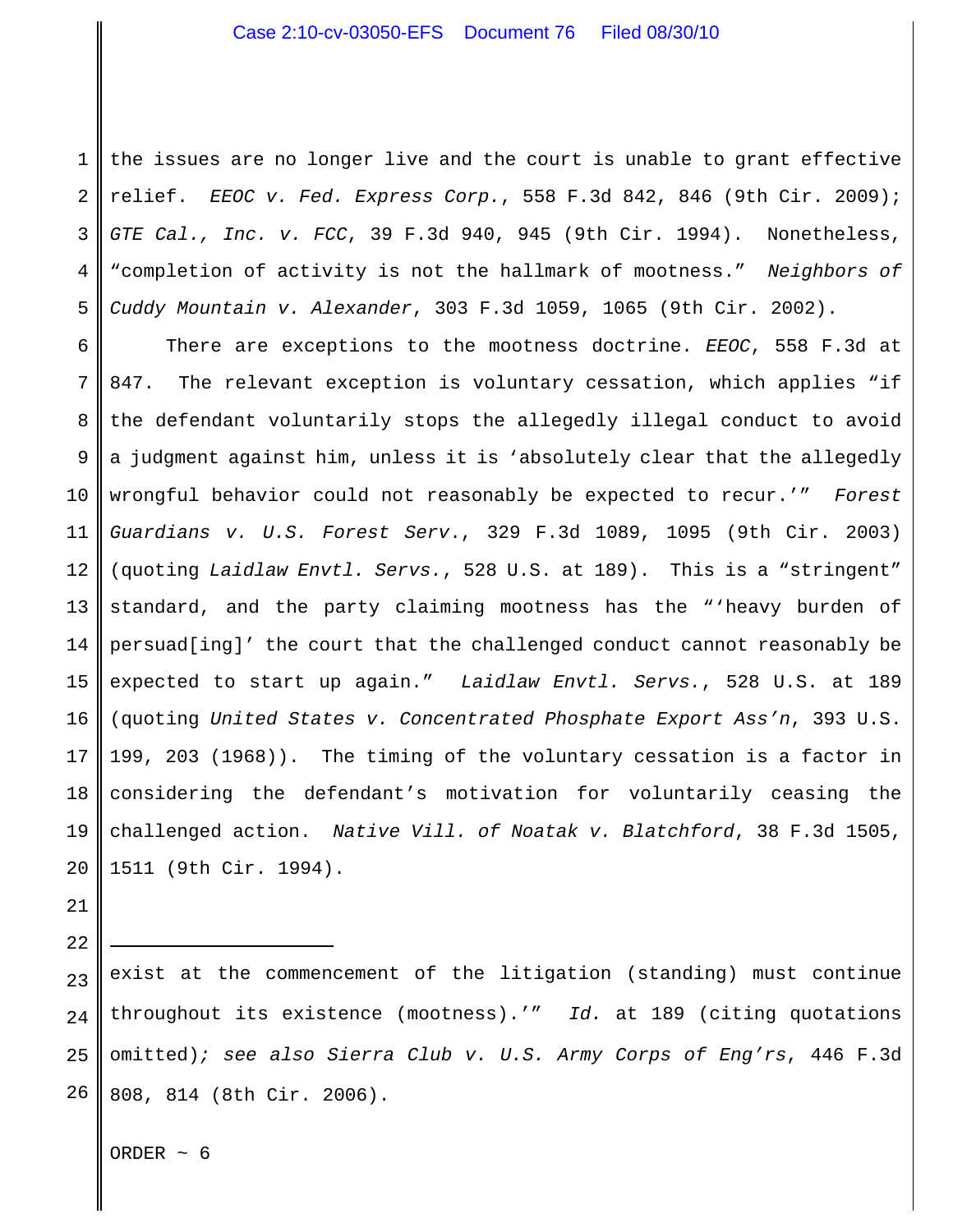1 2 3 4 5 6 7 8 9 10 11 12 13 14 15 16 17 18 19 20 Following the initiation of this lawsuit, APHIS 1) cancelled the Compliance Agreements with HWS, 2) stated that it will engage in consultation consistent as required by the NHPA, and 3) represented that it will engage in supplemental environmental analysis associated with hauling Hawaiian garbage to the Roosevelt Landfill. Yet, APHIS has neither 1) withdrawn the EA or FONSI nor 2) represented that it will consult with the Yakama Nation. The FONSI marked the consummation of APHIS's decision-making process and legal consequences flow from it—it is a final action. *See Sierra Club*, 446 F.3d at 815-16. Accordingly, simply withdrawing the Compliance Agreements, communicating with agencies in compliance with the NHPA, and conducting supplemental environmental analysis does not afford Plaintiffs the entire relief they were seeking, i.e., invalidation of the EA and FONSI. Further, if the FONSI remains, APHIS has the regulatory authority to enter into a compliance agreement allowing the shipment of Hawaiian garbage to the Roosevelt Landfill *without* seeking public comment or providing notice. 7 C.F.R. § 330.403. These circumstances are clearly different than those before the district court in *Wildwest Institute v. Seesholtz*—a case relied upon by Defendants. No. CV-07-199-S-BLW, 2008 WL 3289486 (D. Idaho Aug. 8, 2008).

21 22 23 24 25 26 Accordingly, the Court finds that Defendants have failed to establish the stringent standard necessary to prevent the application of the voluntary-cessation exception to the mootness doctrine because the challenged conduct, i.e., reliance upon the allegedly-inadequate EA and FONSI and deficient interaction with the Yakama Nation, has not been withdrawn or recognized as deficient. This Court can still give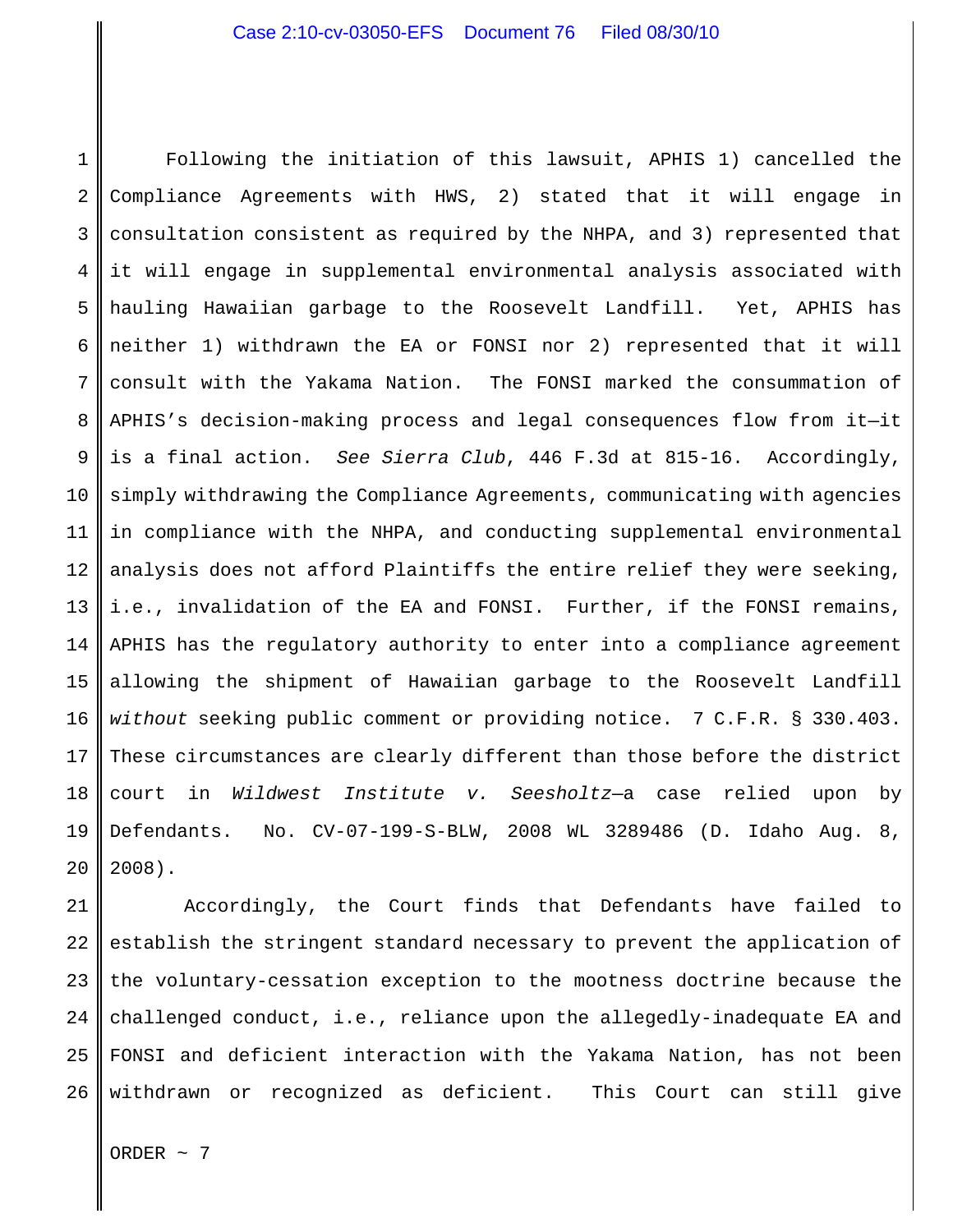1 2 3 4 5 6 7 8 9 10 11 12 13 14 15 16 17 18 19 20 21 22 23 24 25 26 effective relief by 1) declaring that APHIS failed to comply with NEPA's procedural requirements and 2) requiring APHIS to consult with the Yakama Nation prior to taking final agency action. *See EEOC*, 558 F.3d at 847-48 (finding that voluntary cessation exception to the mootness doctrine applied because FedEx had not given any assurance that it would not challenge another administrative subpoena). *Cf*. *Forest Guardians*, 329 F.3d at 1095 (determining agency met heavy burden because agency admitted that its forest management plan was defective and it had not attempted to issue permits under the defective plan); *Am. Rivers v. Nat'l Marine Fisheries Serv.*, 126 F.3d 1118, 1123-24 (9th Cir. 1997) (finding case moot because biological opinion had been superseded by a newer biological opinion that would not expire for three years, thereby providing sufficient time to challenge new biological opinion); *Nome Eskimo Cmty. v. Babbit*, 67 F.3d 813, 815-16 (9th Cir. 1995) (determining challenge to agency's notice that it would accept bids for lease rights was moot because agency counsel represented that the agency would not attempt further mineral development for five years); *Aluminum Co. of Am. v. Bonneville Power Admin.*, 56 F.3d 1075, 1078 (9th Cir. 1995) (finding challenge to 1993 record of decision (ROD) moot because it had expired and agency action was being taken pursuant to a new ROD for which there was sufficient time to obtain judicial review); *N.W. Envtl. Def. Ctr. v. Allen*, No. 05-1279-AA, 2007 WL 1746333 (D. Or. June 13, 2007) (finding no agency action for the court to review because the biological opinion was withdrawn by the agency so that it could comply with a recent Ninth Circuit decision; however, the court imposed a notice requirement on the agency if it planned on issuing a new biological opinion). Finding that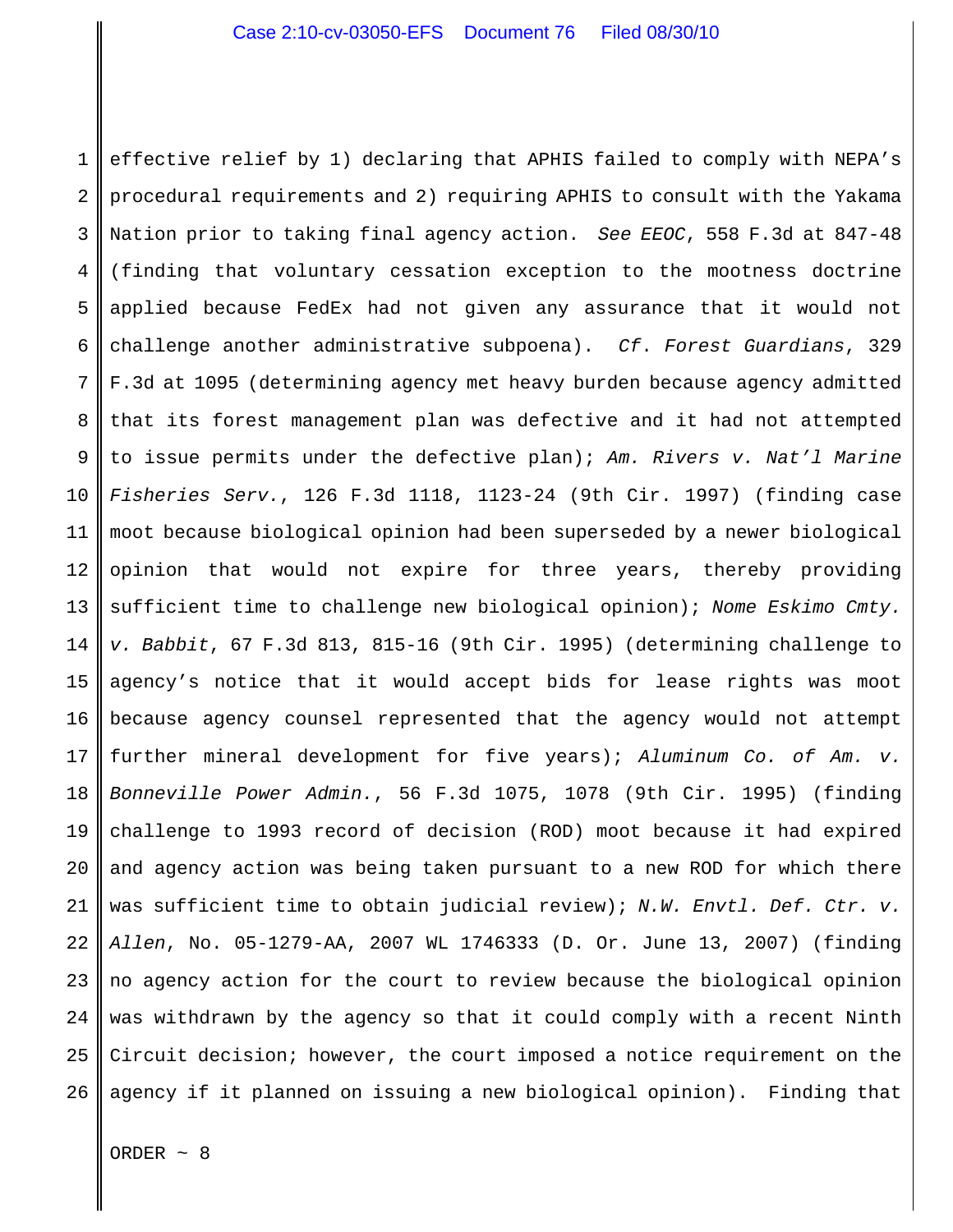1 2 effective relief can be given, the Court proceeds to the merits of Plaintiffs' motions for preliminary injunction.

3

# 2. Preliminary Injunction

4 5 6 7 8 9 The Court highlights again that Defendants did not challenge the evidence submitted by Plaintiffs in support of their preliminary injunction request. Defendants submit, however, that neither Plaintiffs nor the public are likely to suffer harm if the preliminary injunction is not entered because the Compliance Agreements with HWS were cancelled and supplemental environmental analysis will occur.

10 11 12 13 14 15 16 17 18 19 20 A preliminary injunction may be issued to maintain the status quo if the plaintiffs establish that they are "likely to succeed on the merits, that [they are] likely to suffer irreparable harm in the absence of preliminary relief, that the balance of equities tips in [their] favor, and that an injunction is in the public interest." *Winter v. NRDC*, 129 S. Ct. 365, 374 (2008)*.* The Ninth Circuit uses a "sliding scale" under which a preliminary injunction may be issued if there are serious questions going to the merits and the balance of hardships tips sharply in the plaintiffs' favor, along with satisfaction of the two other *Winter* factors. *Alliance for the Wild Rockies v. Cottrell*, --- F.3d ---, 2010 WL 2926463 (9th Cir. July 28, 2010).

21 22 23 24 25 26 The Court finds this standard is met. First, regardless of 1) the cancellation of the Compliance Agreements and 2) APHIS's stated intent to comply with the NHPA and conduct supplemental environmental analysis, there are serious questions relating to whether the EA sufficiently analyzed the impacts that the shipment of Hawaiian garbage will have on the affected Northwest area, including the ports, routes of train or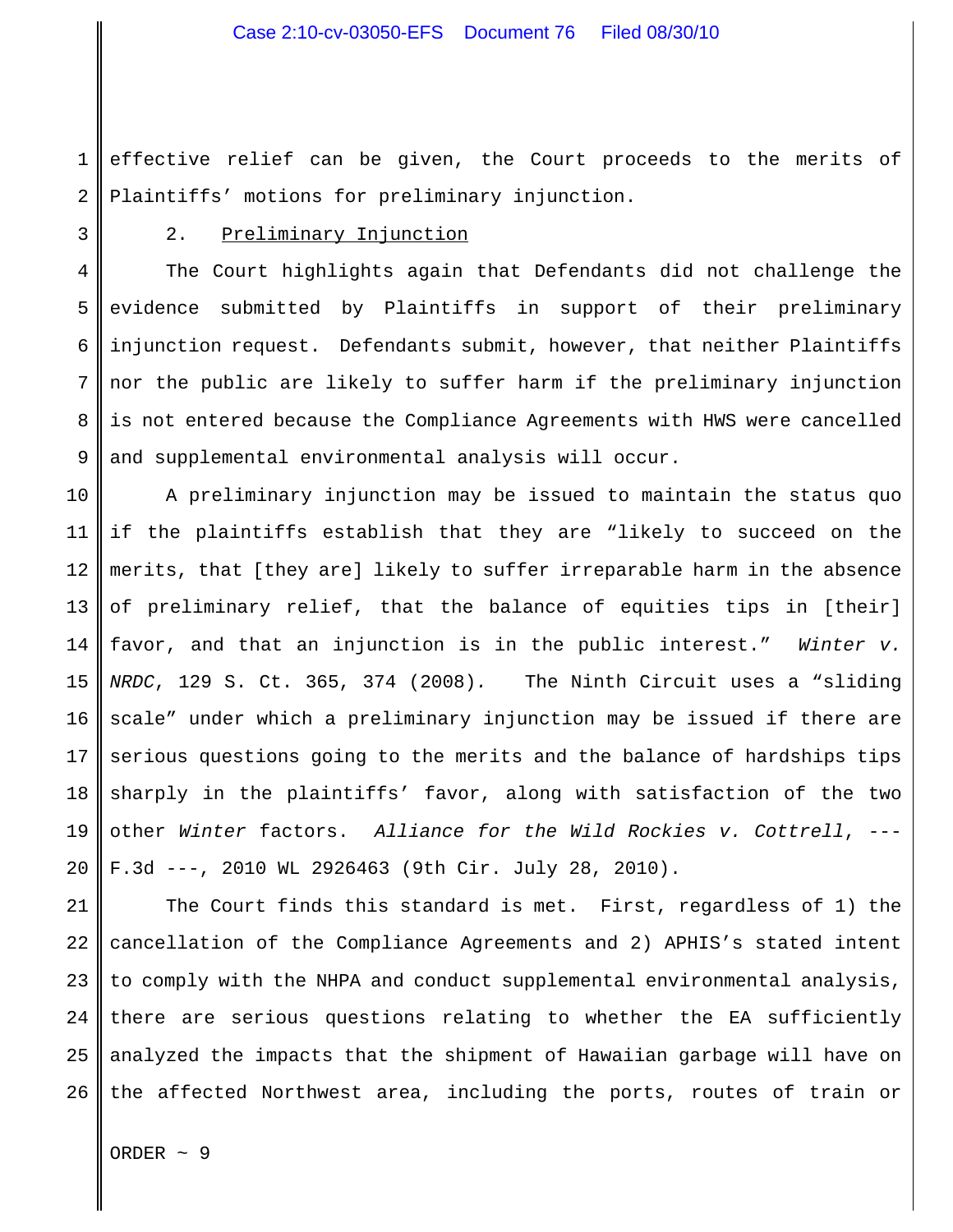1 2 3 4 5 6 7 8 9 10 11 12 13 14 truck travel, and the Roosevelt Landfill. Other than a no-action alternative, there was no analysis of alternatives. For these reasons, the Court finds it likely that Plaintiffs will prevail on their NEPA claims that the EA and FONSI failed to adequately analyze the environmental impacts of shipment and receipt of Hawaiian garbage to the Roosevelt Landfill, which is located on lands ceded by the Yakama Nation, wherein tribal members enjoy "in common" usufructuary rights, and in close proximity to the Columbia River, in which the environment organization members and individual Plaintiffs enjoy fishing, boating, and swimming. *See Ctr. for Biological Diversity v. Nat' Highway Traffic Safety Admin.*, 538 F.3d 1172, 1220 (9th Cir. 2008). Further, there are serious questions about whether Defendants adequately consulted with the Yakama Nation as required by the Yakama Treaty of 1855 and federal Indian trust common law.

15 16 17 18 19 20 21 22 23 24 25 26 Second, Plaintiffs are likely to suffer irreparable harm in the absence of a preliminary injunction barring the shipment of Hawaiian garbage. The Roosevelt Landfill is located in the area in which tribal members exercise their "in common" hunting, gathering, and fishing rights protected by the Yakama Treaty of 1855. The introduction of an invasive species or contamination by the Hawaiian garbage would immeasurably harm the resources and waterways enjoyed by the Yakama Nation, the environmental organization members, and the two individual Plaintiffs, as well as the Yakama Nation's logging industry. The cancellation of the Compliance Agreements and stated intent to conduct supplemental environmental analysis does not lessen the likelihood of irreparable harm because the injury under NEPA occurred when APHIS issued its allegedly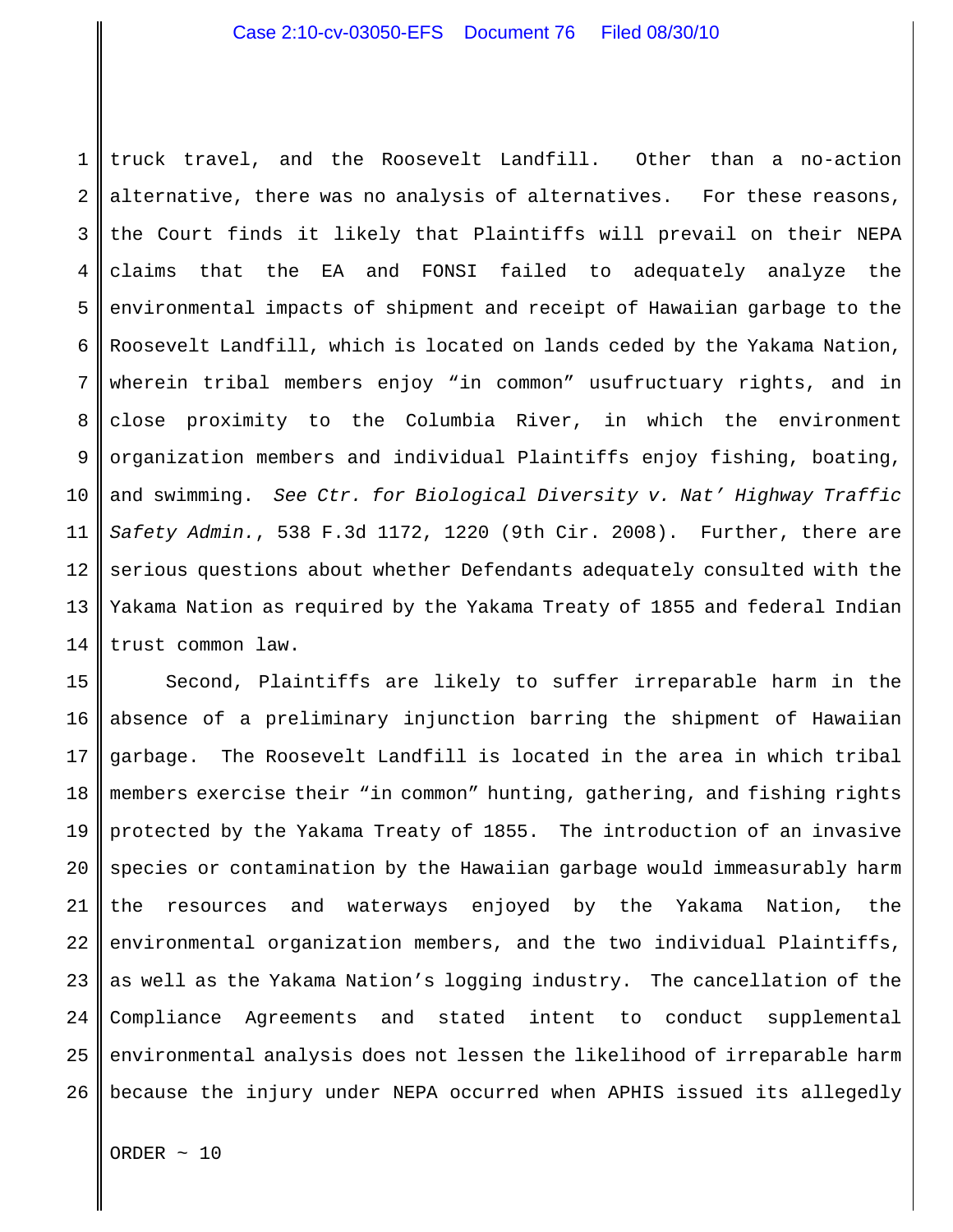## Case 2:10-cv-03050-EFS Document 76 Filed 08/30/10

1 2 3 4 5 6 deficient EA and FONSI. *See Siera Club*, 446 F.3d at 816 ("The injury-infact is increased risk of environmental harm stemming from the agency's allegedly uninformed decision-making."). Further, APHIS may enter into a new compliance agreement without seeking public comment or giving public notice so long as the FONSI remains effective. 7 C.F.R. § 330.403.

7 8 9 10 11 12 13 14 15 16 17 18 Third, the balance of equities tips sharply in Plaintiffs' favor. While the USDA has an interest in encouraging economic growth and Hawaii has an interest in disposing its garbage, those interests are trumped by Plaintiffs' interests in ensuring that the environmental impacts and the related economic consequences resulting from those environmental impacts are fully considered before Hawaiian garbage is shipped to the Roosevelt Landfill. The pre-2006 regulation prohibiting the shipment of Hawaiian garbage to the mainland is evidence of the historic concerns about the environmental risks inherent in such shipments. While 7 C.F.R. § 330.402 lifted that ban, APHIS's fidelity to the NEPA reprocess is critical. And APHIS acknowledges that some level of supplemental environmental analysis is necessary under the circumstances.

19 20 21 22 23 24 25 26 Fourth, a preliminary injunction is in the public interest. Although baled garbage will remain at the Honolulu port longer than anticipated, it has already sat there for over 230 days. There is nothing before the Court indicating that the presence of the garbage in Honolulu will injure the public. In comparison, the introduction of an invasive species from Hawaii to the mainland will injure those who enjoy these lands, waters, and wildlife, and those who benefit from industries, such as the timber and soft-fruit industries, which may be affected by an invasive species.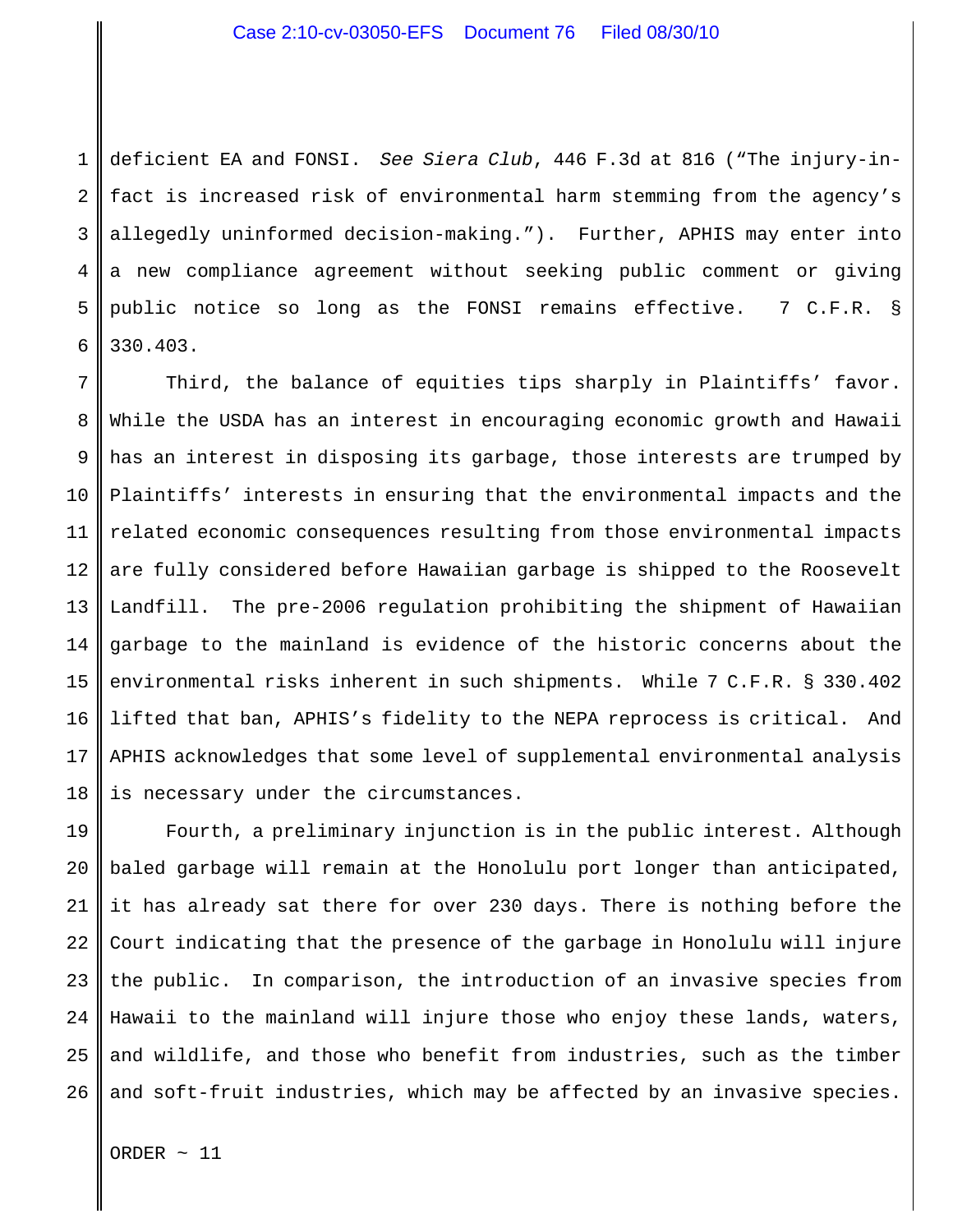#### 3. Conclusion

1

9

2 3 4 5 6 7 8 Accordingly, the Court determines Plaintiffs have established that a preliminary injunction is necessary. Nonetheless, the Court will lessen the scope of the previously-imposed bar to that area of the mainland wherein the Plaintiffs will likely suffer injury. In addition, the parties are to meet and confer regarding scheduling and submit a joint status certificate; thereafter, a scheduling conference will be held.

For the reasons given above, **IT IS HEREBY ORDERED**:

10 11 12 1. Friends of Columbia Gorge, Northwest Environmental Defense Center, Columbia Riverkeeper, Dawn Stover, and Daniel Lichtenwald's Motion to Expedite Hearing **(Ct. Rec. 72)** is **GRANTED**.

13 14 15 16 2. Friends of Columbia Gorge, Northwest Environmental Defense Center, Columbia Riverkeeper, Dawn Stover, and Daniel Lichtenwald's Motion to Strike Supplemental Declaration of Rebecca Bech **(Ct. Rec. 69)** is **DENIED.**

17 18 3. The Yakama Nation's Motion for Preliminary Injunction **(Ct. Rec. 66)** is **GRANTED**.

19 20 21 22 4. Friends of Columbia Gorge, Northwest Environmental Defense Center, Columbia Riverkeeper, Dawn Stover, and Daniel Lichtenwald's Motion for Temporary Restraining Order and Preliminary Injunction **(Ct. Rec. 24)** is **GRANTED**.

23

24

25

26

5. Defendants are enjoined from:

a. authorizing shipments, subject to USDA-APHIS permitting, of Hawaiian garbage to Washington or Oregon ports on the Columbia River and/or to the Roosevelt Landfill,